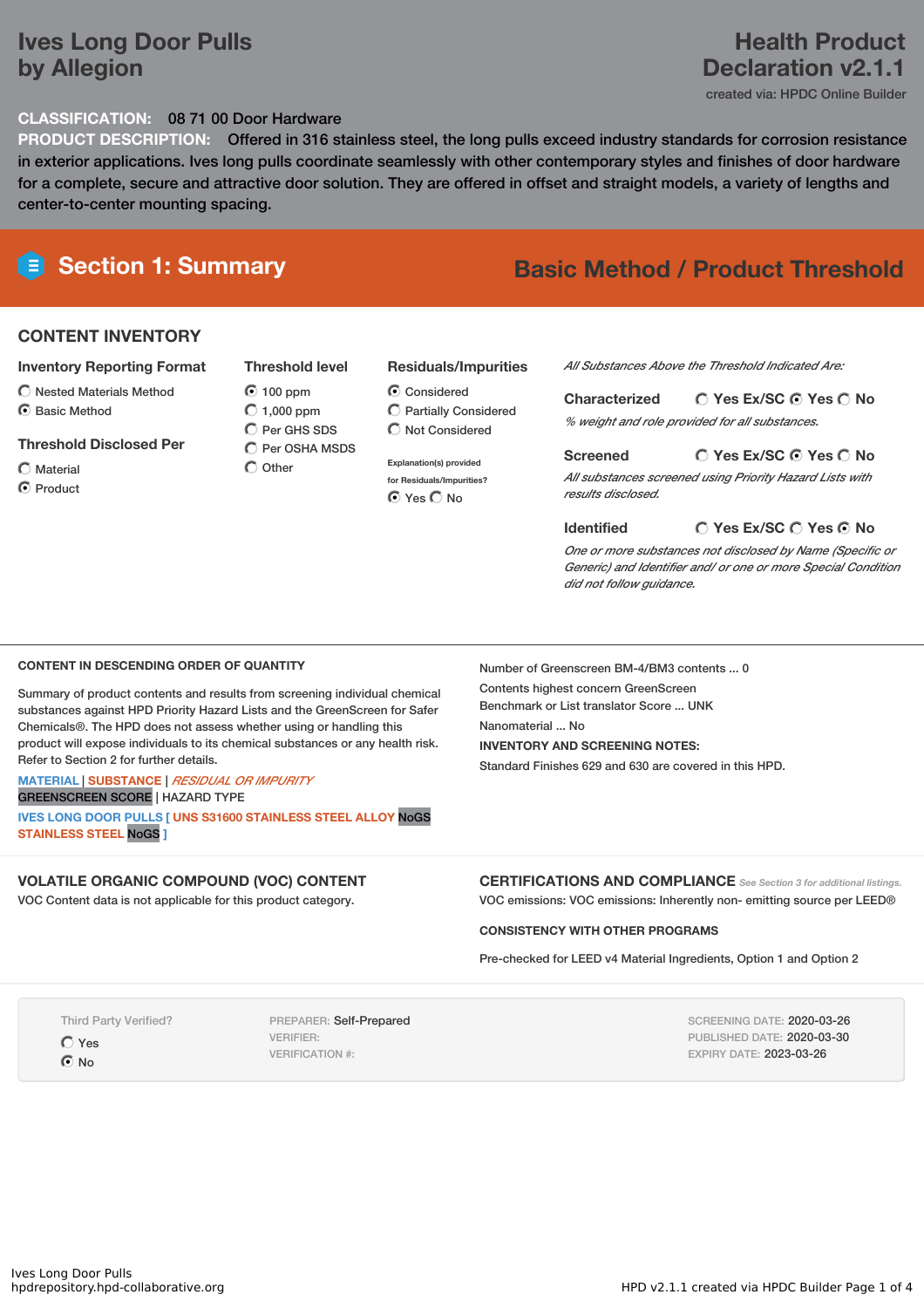This section lists contents in a product based on specific threshold(s) and reports detailed health information including hazards. This *HPD uses the inventory method indicated above, which is one of three possible methods:*

- *Basic Inventory method with Product-level threshold.*
- *Nested Material Inventory method with Product-level threshold*
- $\bullet$ *Nested Material Inventory method with individual Material-level thresholds*

Definitions and requirements for the three inventory methods and requirements for each data field can be found in the HPD Open *Standard version 2.1.1, available on the HPDC website at: [www.hpd-collaborative.org/hpd-2-1-1-standard](https://www.hpd-collaborative.org/hpd-2-1-1-standard)*

### **IVES LONG DOOR PULLS**

PRODUCT THRESHOLD: 100 ppm RESIDUALS AND IMPURITIES CONSIDERED: Yes

RESIDUALS AND IMPURITIES NOTES: Residuals and impurities were collected for all raw materials included in this product. All chemicals that fall above the stated threshold are included in this section.

OTHER PRODUCT NOTES:

| <b>UNS S31600 STAINLESS STEEL ALLOY</b><br><b>ID:</b> Not registered |                        |                                   |                 |                                                |  |  |  |
|----------------------------------------------------------------------|------------------------|-----------------------------------|-----------------|------------------------------------------------|--|--|--|
| HAZARD SCREENING METHOD: Pharos Chemical and Materials Library       |                        | HAZARD SCREENING DATE: 2020-03-26 |                 |                                                |  |  |  |
| %: $99.00 - 99.90$                                                   | GS: NoGS               | RC: UNK                           | NANO: <b>No</b> | ROLE: Body and Brackets                        |  |  |  |
| <b>HAZARD TYPE</b>                                                   | AGENCY AND LIST TITLES | WARNINGS                          |                 |                                                |  |  |  |
| None found                                                           |                        |                                   |                 | No warnings found on HPD Priority Hazard Lists |  |  |  |

SUBSTANCE NOTES: This substance is part of the stainless steel alloy matrix. Due to the commodity nature of stainless steel, the status of recycled content is unknown.

Range due to size options available to the customer.

| <b>STAINLESS STEEL</b><br>ID: 12597-68-1                       |                        |                                   |                 |                                                |  |  |
|----------------------------------------------------------------|------------------------|-----------------------------------|-----------------|------------------------------------------------|--|--|
| HAZARD SCREENING METHOD: Pharos Chemical and Materials Library |                        | HAZARD SCREENING DATE: 2020-03-26 |                 |                                                |  |  |
| %: 0.10 - 1.00                                                 | GS: NoGS               | RC: UNK                           | NANO: <b>No</b> | <b>ROLE: Fasteners</b>                         |  |  |
| <b>HAZARD TYPE</b>                                             | AGENCY AND LIST TITLES | WARNINGS                          |                 |                                                |  |  |
| None found                                                     |                        |                                   |                 | No warnings found on HPD Priority Hazard Lists |  |  |

SUBSTANCE NOTES: This substance is part of the stainless steel alloy matrix. Due to the commodity nature of stainless steel, the status of recycled content is unknown.

Range due to size options available to the customer.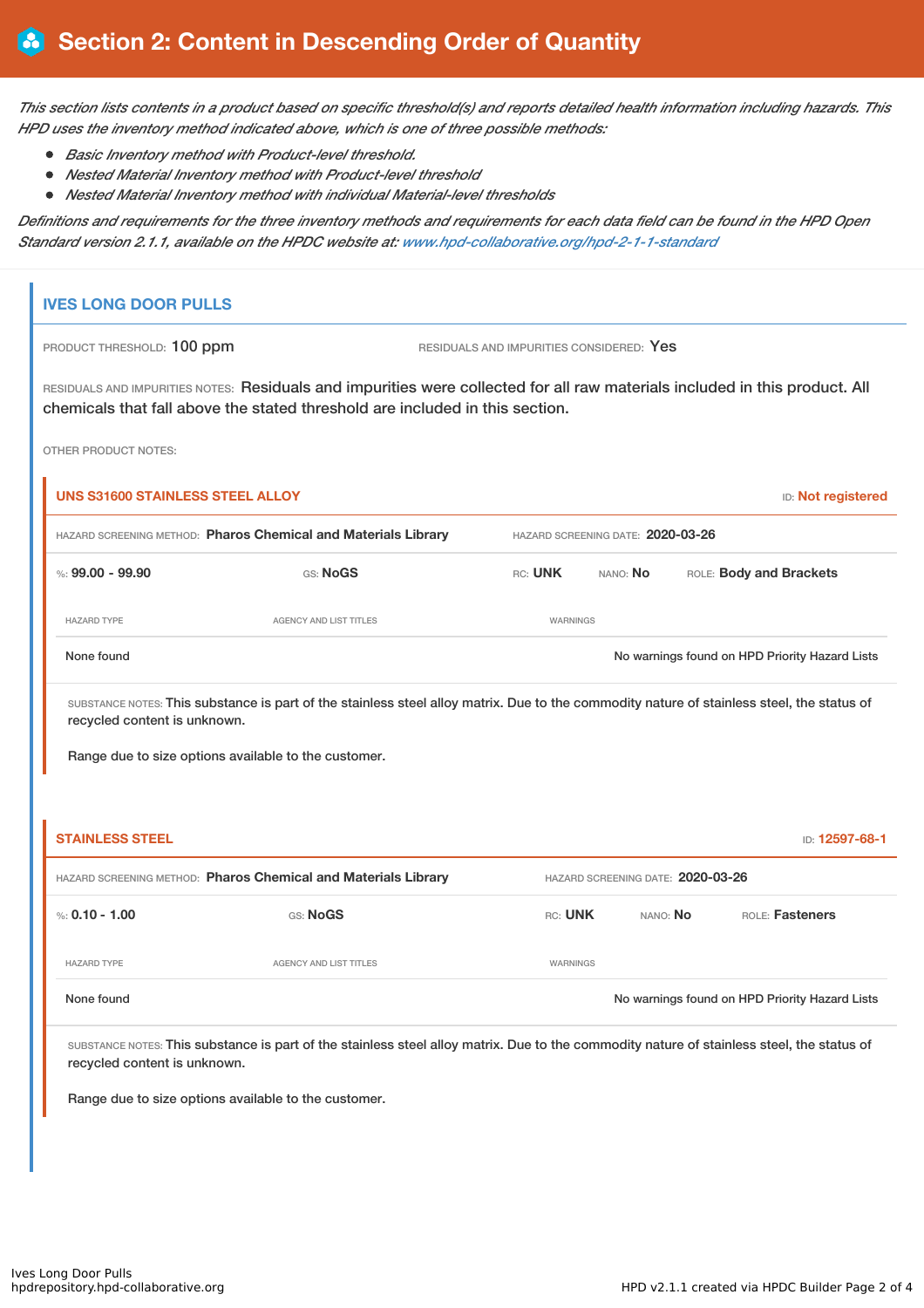This section lists applicable certification and standards compliance information for VOC emissions and VOC content. Other types of *health or environmental performance testing or certifications completed for the product may be provided.*

| <b>VOC EMISSIONS</b>                                                                     | VOC emissions: Inherently non-emitting source per LEED® |                     |                       |  |  |
|------------------------------------------------------------------------------------------|---------------------------------------------------------|---------------------|-----------------------|--|--|
| CERTIFYING PARTY: Self-declared<br>APPLICABLE FACILITIES: All<br><b>CERTIFICATE URL:</b> | ISSUE DATE: 2020-<br>$03 - 26$                          | <b>EXPIRY DATE:</b> | CERTIFIER OR LAB: N/A |  |  |
| CERTIFICATION AND COMPLIANCE NOTES:                                                      |                                                         |                     |                       |  |  |

# **Section 4: Accessories**

This section lists related products or materials that the manufacturer requires or recommends for installation (such as adhesives or fasteners), maintenance, cleaning, or operations. For information relating to the contents of these related products, refer to their *applicable Health Product Declarations, if available.*

No accessories are required for this product.

# **Section 5: General Notes**

Standard Finishes 629 and 630 are covered in this HPD.